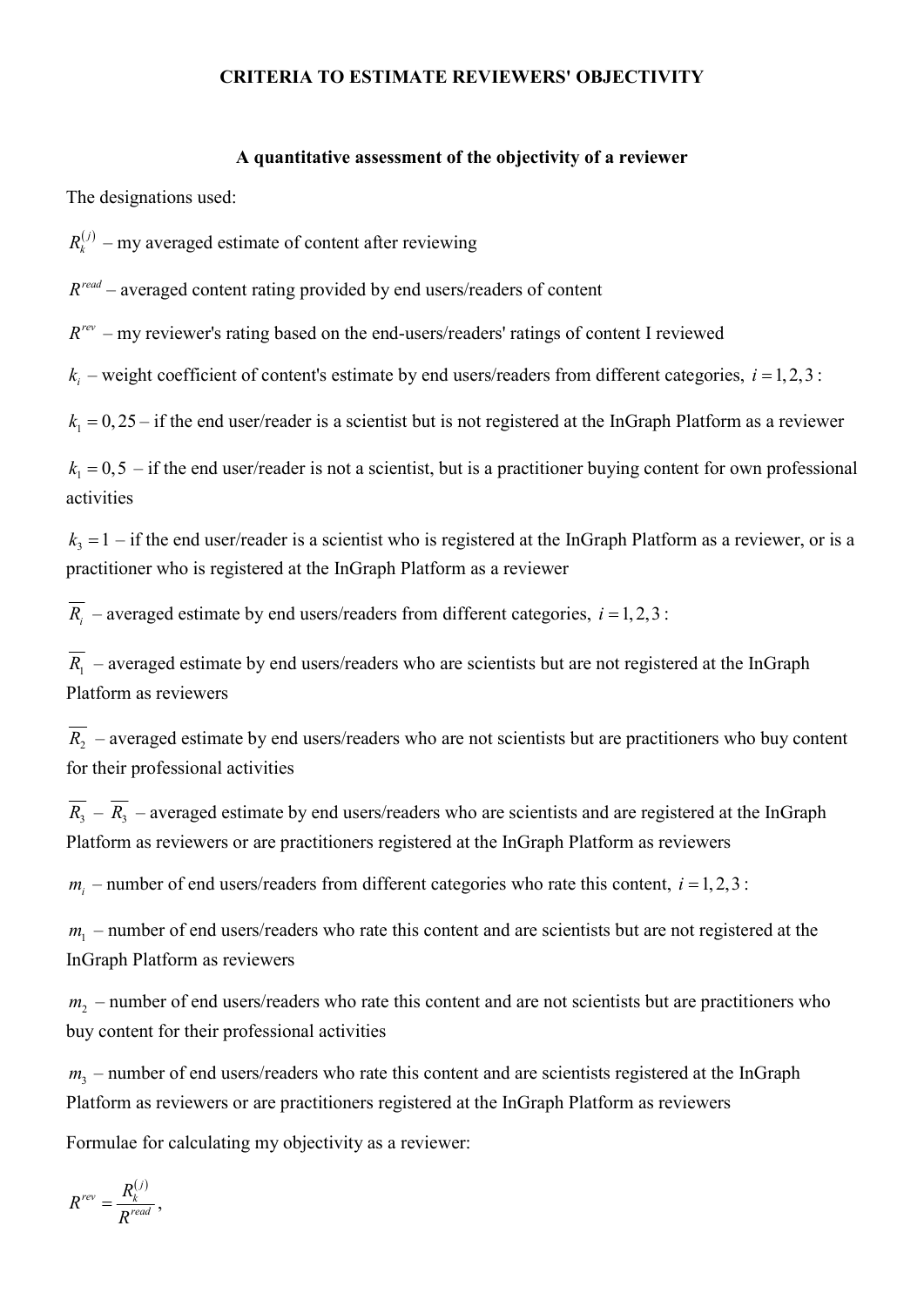$$
R^{read} = \frac{\sum_{i=1}^{3} k_i \overline{R_i}}{\sum_{i=1}^{3} k_i} = \frac{\left(k_1 \overline{R_1} + k_2 \overline{R_2} + k_3 \overline{R_3}\right)}{\left(k_1 + k_2 + k_2\right)}
$$
  

$$
\overline{R_1} = \frac{1}{m_1} \sum_{i=1}^{m_1} R_1^i, l = 1, ...\infty
$$
  

$$
\overline{R_2} = \frac{1}{m_2} \sum_{i=1}^{m_2} R_2^i, l = 1, ...\infty
$$
  

$$
\overline{R_3} = \frac{1}{m_3} \sum_{i=1}^{m_3} R_3^i, l = 1, ...\infty
$$

## Qualitative assessment of the objectivity of a reviewer

 $R^{rev}$  < 1 – the reviewer is very principled or shows excessive caution in the assessment (knowingly does not want to risk his/her reputation if the assessment of the end user/ reader happens to be much lower)

 $R^{rev} = 1$  – the reviewer is fully objective in assessing content in terms of meeting end user/reader requests

 $R^{rev} > 1$  – the reviewer is either very supportive in evaluating the content according to his/her internal beliefs (always ready to help the author in the desire to support him/her and stimulate the authors' interest in the creation of scientific works), or he/she saw big potential in the peer-reviewed content that others have not revealed or is interested in creating the most attractive picture for end user due to personal motives

## An example of assessing the objectivity of a reviewer

Following the reviewing, the paper received such results from reviewers:

My estimate:  $R_k^{(j)} = 0,55$ 

Other reviewers estimated this paper as follows:

Reviewer 2: 
$$
R_k^{(j)} = 0.35
$$

Reviewer 3:  $R_k^{(j)} = 0.75$ 

The paper was rated by 100 end users/readers, of which:

Scientists who are not registered at the Platform as reviewers – 66 people ( $m_1 = 66$ )

Practitioners who bought this paper for their professional activities – 16 people ( $m<sub>2</sub>$  = 16)

Scientists who are registered at the Platform as reviewers – 18 people ( $m_3$  = 18)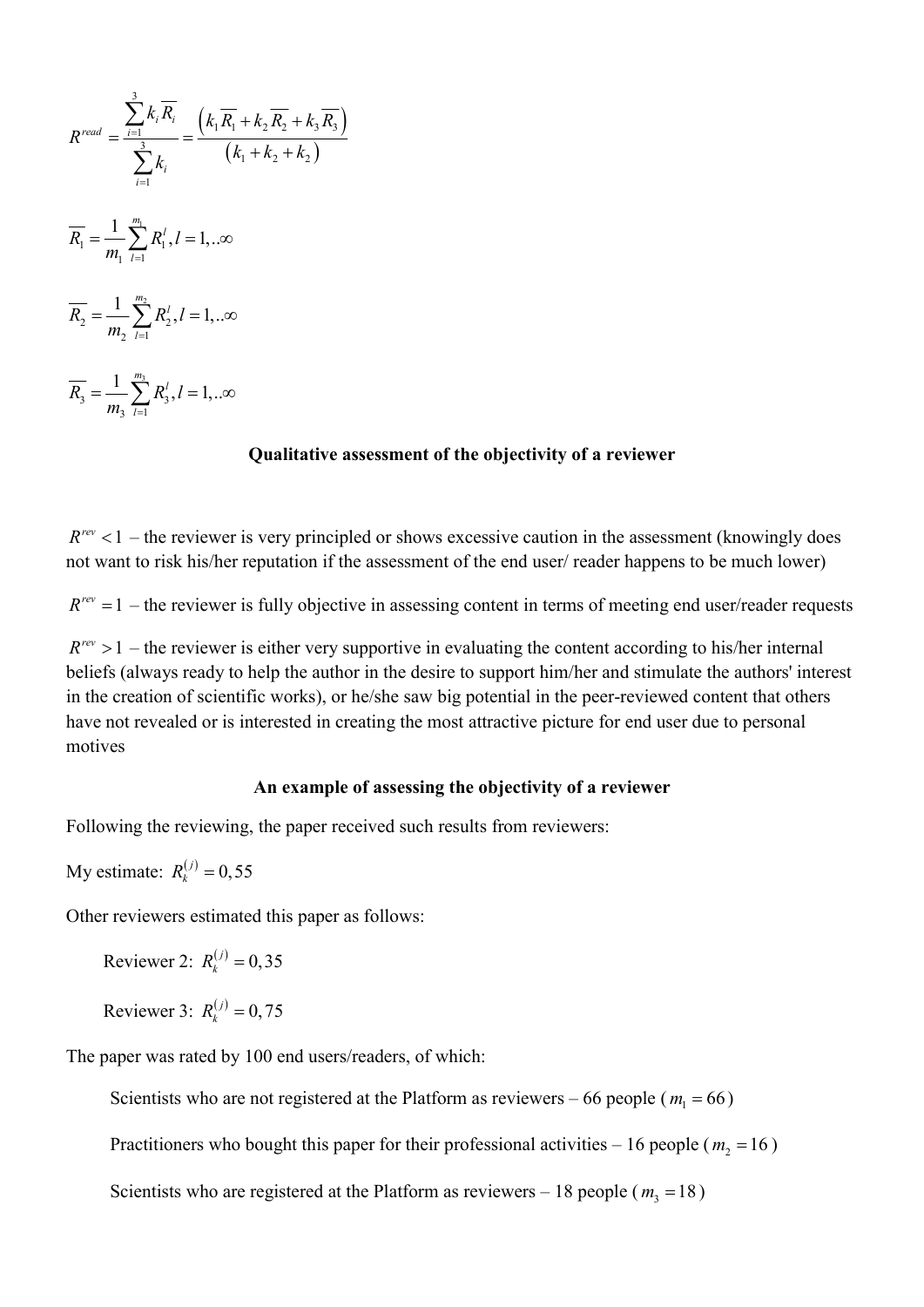|                     | Estimates from end users/readers who are not registered at the Platform as reviewers                              |
|---------------------|-------------------------------------------------------------------------------------------------------------------|
| Number of users who | Numerical value                                                                                                   |
| rated content       |                                                                                                                   |
| 10                  | 0,66                                                                                                              |
| 34                  | 0,36                                                                                                              |
| 22                  | 0,4                                                                                                               |
| <b>Total</b>        | $\overline{R_1} = \frac{1}{66} (10 \times 0, 66 + 34 \times 0, 36 + 22 \times 0, 4) = 0,419$                      |
|                     | Estimates from end users/readers who are practitioners who bought this paper for their professional<br>activities |
| Number of users who | Numerical value                                                                                                   |
| rated content       |                                                                                                                   |
| 10                  | 0,35                                                                                                              |
| 6                   | 0,5                                                                                                               |
| <b>Total</b>        | $\overline{R_2} = \frac{1}{16} (10 \times 0.35 + 6 \times 0.5) = 0.406$                                           |
|                     | Ratings from end users/readers who are registered at the Platform as reviewers                                    |
| Number of users who | Numerical value                                                                                                   |
| rated content       |                                                                                                                   |
| 5                   | 0,8                                                                                                               |
| 5                   | 0,7                                                                                                               |
| 5                   | 0,45                                                                                                              |
| 3                   | 0,2                                                                                                               |
| <b>Total</b>        | $\overline{R_3} = \frac{1}{18} (5 \times 0.8 + 5 \times 0.7 + 5 \times 0.45 + 3 \times 0.2) = 0.575$              |

$$
R^{read} = \frac{\sum_{i=1}^{3} k_i \overline{R_i}}{\sum_{i=1}^{3} k_i} = \frac{\left(k_1 \overline{R_1} + k_2 \overline{R_2} + k_3 \overline{R_3}\right)}{\left(k_1 + k_2 + k_3\right)} = \frac{1}{1,75} \left(0, 25 \times 0, 419 + 0, 5 \times 0, 406 + 1 \times 0, 575\right) = 0,504
$$

$$
R^{rev} = \frac{R_k^{(j)}}{R^{read}} = \frac{0,55}{0,504} = 1,09 \approx 1
$$

Calculating the objectivity of reviewer No. 2

$$
R^{rev} = \frac{R_k^{(j)}}{R^{read}} = \frac{0,35}{0,504} = 0,69 < 1
$$

Calculating the objectivity of reviewer No.3

$$
R^{rev} = \frac{R_k^{(j)}}{R^{read}} = \frac{0,75}{0,504} = 1,49 > 1
$$

# Summary: